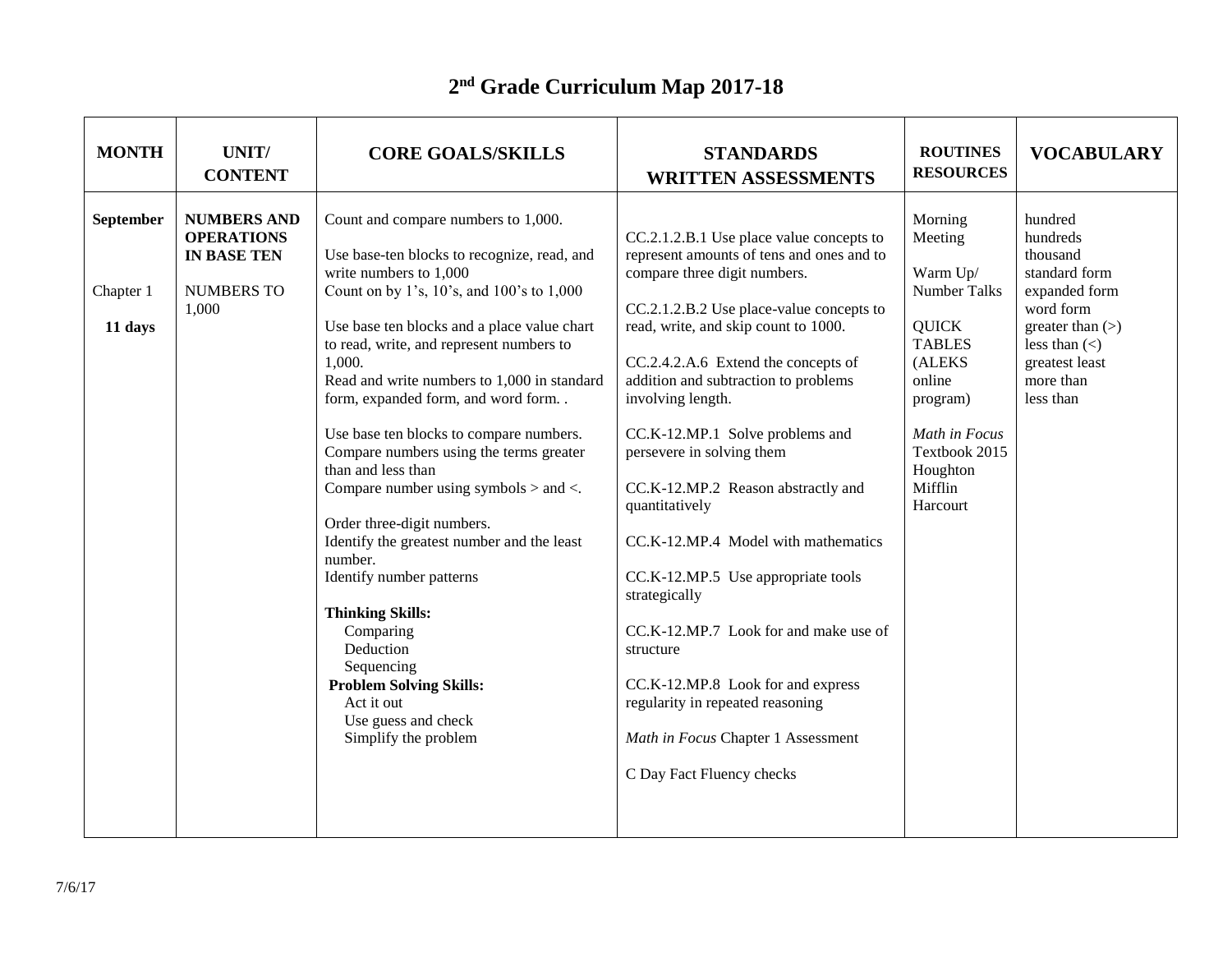| Chapter 2<br>11 days | <b>ADDITION UP</b><br>TO 1,000 | <b>BIG IDEA:</b> Three-digit numbers can be<br>added with and without regrouping<br>Use mental math to add and subtract within<br>20.<br>Know basic addition and subtraction facts to<br>20.<br>Use base-ten blocks to add numbers without<br>regrouping<br>Add up to three digit numbers without<br>regrouping<br>Solve real-world addition problems<br>Use base-ten blocks to add numbers with<br>regrouping<br>Add up to three digit numbers with<br>regrouping<br>Solve rea world addition problems<br>Use base-ten blocks to add numbers with<br>regrouping<br>Add up to three-digit numbers with<br>regrouping<br>Solve real-world addition problems | CC.2.1.2.A.2 Use mental strategies to add<br>and subtract within 20<br>CC.2.1.2.B.3 Use place-value<br>understanding and properties of operations<br>to add and subtract within 1000<br>CC.K-12.MP.1 Solve problems and<br>persevere in solving them<br>CC.K-12.MP.2 Reason abstractly and<br>quantitatively<br>CC.K-12.MP.4 Model with mathematics<br>CC.K-12.MP.5 Use appropriate tools<br>strategically<br>CC.K-12.MP.7 Look for and make use of<br>structure<br>CC.K-12.MP.8 Look for and express<br>regularity in repeated reasoning<br>Math in Focus Chapter 2 Assessment | Morning<br>Meeting<br>Warm Up/<br><b>Number Talks</b><br><b>QUICK</b><br><b>TABLES</b><br>(ALEKS<br>online<br>program)<br>Math in Focus<br>Textbook 2015<br>Houghton<br>Mifflin<br>Harcourt | add<br>place-value chart<br>regroup |
|----------------------|--------------------------------|------------------------------------------------------------------------------------------------------------------------------------------------------------------------------------------------------------------------------------------------------------------------------------------------------------------------------------------------------------------------------------------------------------------------------------------------------------------------------------------------------------------------------------------------------------------------------------------------------------------------------------------------------------|---------------------------------------------------------------------------------------------------------------------------------------------------------------------------------------------------------------------------------------------------------------------------------------------------------------------------------------------------------------------------------------------------------------------------------------------------------------------------------------------------------------------------------------------------------------------------------|---------------------------------------------------------------------------------------------------------------------------------------------------------------------------------------------|-------------------------------------|
|                      |                                | <b>Thinking Skill:</b><br>Deduction<br><b>Problem Solving Strategy:</b><br>Work backward                                                                                                                                                                                                                                                                                                                                                                                                                                                                                                                                                                   | C Day Fact Fluency checks                                                                                                                                                                                                                                                                                                                                                                                                                                                                                                                                                       |                                                                                                                                                                                             |                                     |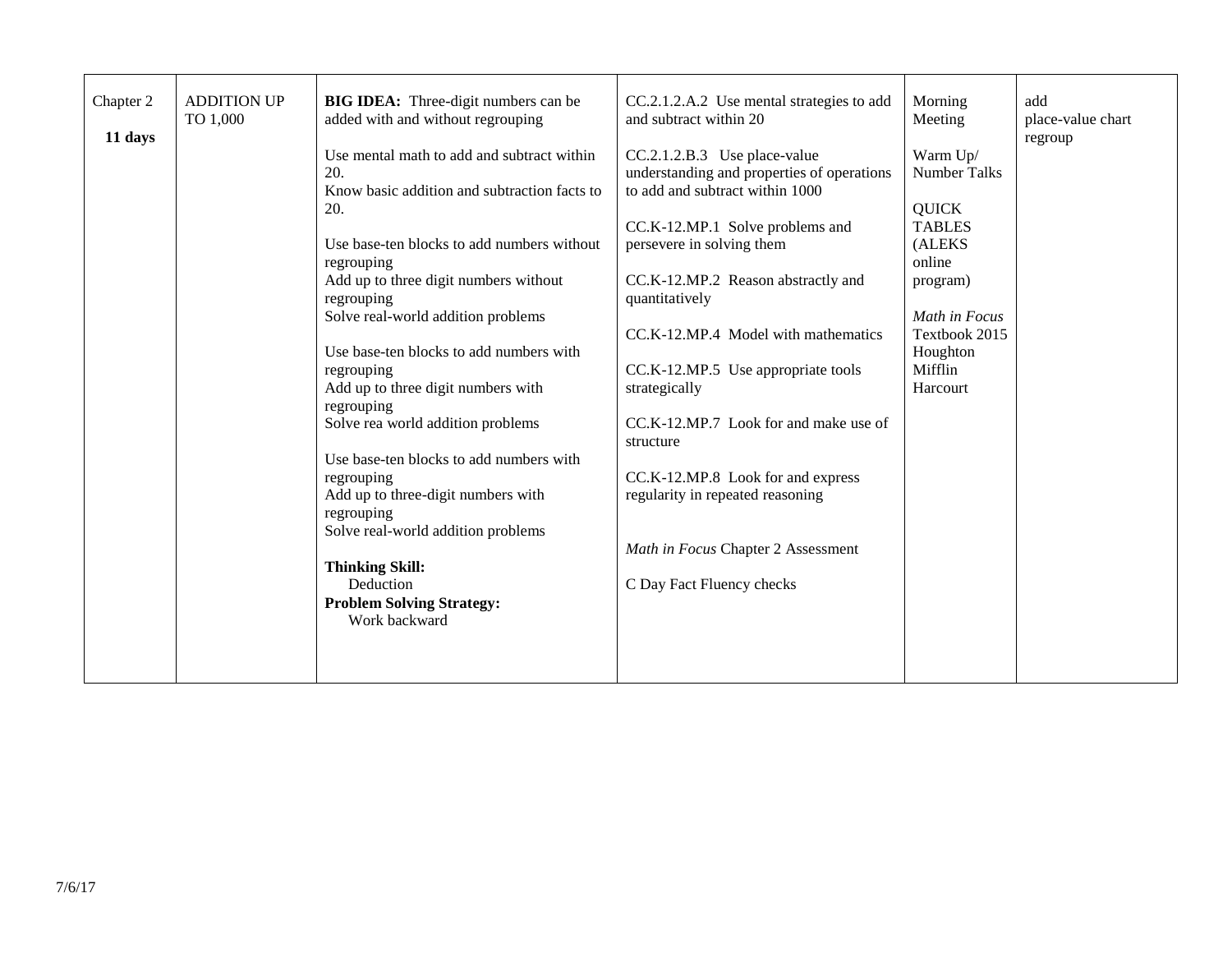| <b>October</b>      |                                |                                                                                                                                                                                                                                                                                                                                                                                                                                                                                                                                                                                                                                                                                                                                                                          |                                                                                                                                                                                                                                                                                                                                                                                                                                                                                                                |                                                                                                                                                                                             |          |
|---------------------|--------------------------------|--------------------------------------------------------------------------------------------------------------------------------------------------------------------------------------------------------------------------------------------------------------------------------------------------------------------------------------------------------------------------------------------------------------------------------------------------------------------------------------------------------------------------------------------------------------------------------------------------------------------------------------------------------------------------------------------------------------------------------------------------------------------------|----------------------------------------------------------------------------------------------------------------------------------------------------------------------------------------------------------------------------------------------------------------------------------------------------------------------------------------------------------------------------------------------------------------------------------------------------------------------------------------------------------------|---------------------------------------------------------------------------------------------------------------------------------------------------------------------------------------------|----------|
| Chapter 3<br>8 days | <b>SUBTRACT UP</b><br>TO 1,000 | <b>BIG IDEA:</b> Subtract up to three-digit<br>numbers with and without regrouping<br>Use base-ten blocks to subtract numbers<br>without regrouping<br>Subtract from three-digit numbers without<br>regrouping<br>Apply the inverse operations of addition and<br>subtraction<br>Solve real-world problems<br>Use base -ten blocks to subtract with<br>regrouping<br>Subtract from three-digit numbers with<br>regrouping<br>Apply the inverse operations of addition and<br>subtraction<br>Solve real -world problems<br>Use base-ten blocks to subtract with<br>regrouping<br>Subtract from a three digit number with<br>regrouping<br>Apply the inverse operations of addition and<br>subtraction<br>Solve real-world subtraction problems<br><b>Thinking Skills:</b> | CC.2.1.2.A.2 Use mental strategies to add<br>and subtract within 20<br>CC.2.1.2.B.3 Use place-value<br>understanding and properties of operations<br>to add and subtract within 1000<br>CC.2.4.2.A.6 Extend the concepts of<br>addition and subtraction to problems<br>involving length<br>CC.K-12.MP.4 Model with mathematics<br>CC.K-12.MP.5 Use appropriate tools<br>strategically<br>CC.K-12.MP.7 Look for and make use of<br>structure<br>Math in Focus Chapter 3 Assessment<br>C Day Fact Fluency checks | Morning<br>Meeting<br>Warm Up/<br><b>Number Talks</b><br><b>QUICK</b><br><b>TABLES</b><br>(ALEKS<br>online<br>program)<br>Math in Focus<br>Textbook 2015<br>Houghton<br>Mifflin<br>Harcourt | subtract |
|                     |                                | Deduction<br>Identifying patterns and relationships<br><b>Problem Solving Strategies:</b><br>Work backward<br>Use a diagram/model                                                                                                                                                                                                                                                                                                                                                                                                                                                                                                                                                                                                                                        |                                                                                                                                                                                                                                                                                                                                                                                                                                                                                                                |                                                                                                                                                                                             |          |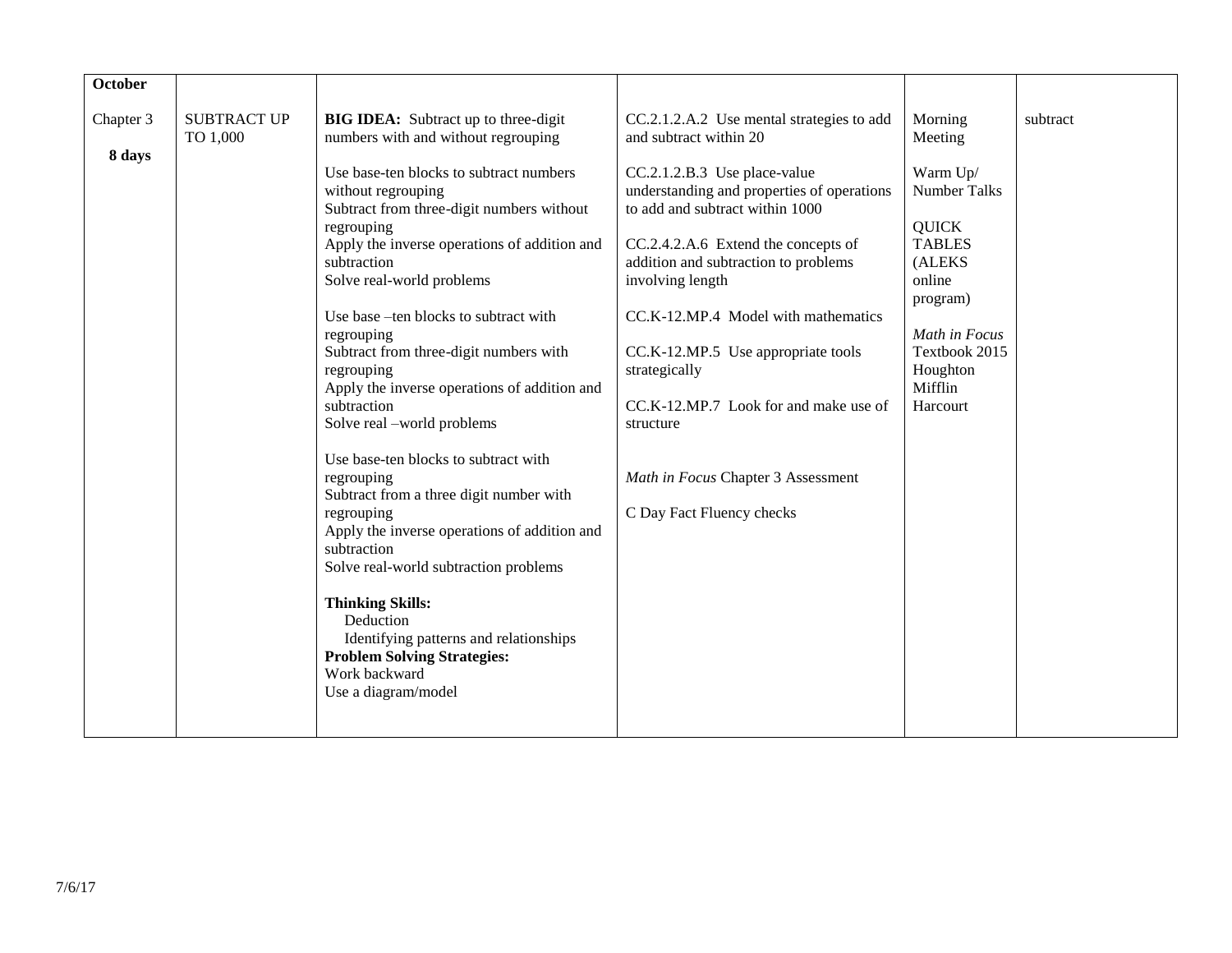| Chapter 4<br>10 days             | <b>USE BAR</b><br><b>MODELS:</b><br><b>ADDITION AND</b><br><b>SUBTRACTION</b> | <b>BIG IDEA:</b> Addition and subtraction can be<br>shown with bar models<br>Use bar models to solve addition and<br>subtraction problems<br>Apply the inverse operations of addition and<br>subtraction<br>Model addition as joining sets<br>Model subtraction as taking away<br>Apply the inverse operations of addition and<br>subtraction<br>Model addition and subtraction as comparing<br>sets<br>Apply the inverse operations of addition and<br>subtraction | CC.2.1.2.A.2 Use mental strategies to add<br>and subtract within 20<br>CC.2.1.2.B.3 Use place-value<br>understanding and properties of operations<br>to add and subtract within 1000<br>CC.K-12.MP.1 Solve problems and<br>persevere in solving them<br>CC.K-12.MP.2 Reason abstractly and<br>quantitatively<br>CC.K-12.MP.3 Construct viable<br>arguments and critique the reasoning of<br>others<br>CC.K-12.MP.4 Model with mathematics<br>CC.K-12.MP.6 Attend to precision.<br>Math in Focus Chapter 4 Assessment<br>C Day Fact Fluency checks | Morning<br>Meeting<br>Warm Up/<br><b>Number Talks</b><br><b>QUICK</b><br><b>TABLES</b><br>(ALEKS<br>online<br>program)<br>Math in Focus<br>Textbook 2015<br>Houghton<br>Mifflin<br>Harcourt | join<br>set<br>take away<br>compare                                                                                                                     |
|----------------------------------|-------------------------------------------------------------------------------|---------------------------------------------------------------------------------------------------------------------------------------------------------------------------------------------------------------------------------------------------------------------------------------------------------------------------------------------------------------------------------------------------------------------------------------------------------------------|---------------------------------------------------------------------------------------------------------------------------------------------------------------------------------------------------------------------------------------------------------------------------------------------------------------------------------------------------------------------------------------------------------------------------------------------------------------------------------------------------------------------------------------------------|---------------------------------------------------------------------------------------------------------------------------------------------------------------------------------------------|---------------------------------------------------------------------------------------------------------------------------------------------------------|
| End. Oct. -<br>Nov.<br>Chapter 5 | <b>MULTIPLICATION</b><br><b>AND DIVISION</b>                                  | <b>BIG IDEA:</b><br>Multiplication and division of equal groups                                                                                                                                                                                                                                                                                                                                                                                                     | CC.2.2.2.A.3 Work with equal groups of<br>objects to gain foundations for<br>multiplication                                                                                                                                                                                                                                                                                                                                                                                                                                                       | Morning<br>Meeting                                                                                                                                                                          | times<br>equal<br>group<br>multiply                                                                                                                     |
| 8 days                           |                                                                               | Use equal groups and repeated addition to<br>multiply<br>Make multiplication stories about pictures<br>Make multiplications sentences<br>Divide to share equally<br>Divide by repeated subtraction of equal<br>groups<br>Solve multiplication word problems Solve<br>division word problems<br><b>Thinking Skill:</b>                                                                                                                                               | CC.K-12.MP.1 Solve problems and<br>persevere in solving them<br>CC.K-12.MP.2 Reason abstractly and<br>quantitatively<br>CC.K-12.MP.3 Construct viable<br>arguments and critique the reasoning of<br>others<br>CC.K-12.MP.4 Model with mathematics                                                                                                                                                                                                                                                                                                 | Warm Up/<br>Number Talks<br><b>QUICK</b><br><b>TABLES</b><br>(ALEKS<br>online<br>program)<br>Math in Focus<br>Textbook 2015<br>Houghton                                                     | repeated addition<br>multiplication<br>sentence<br>multiplication story<br>share<br>divide<br>equal groups<br>division sentence<br>repeated subtraction |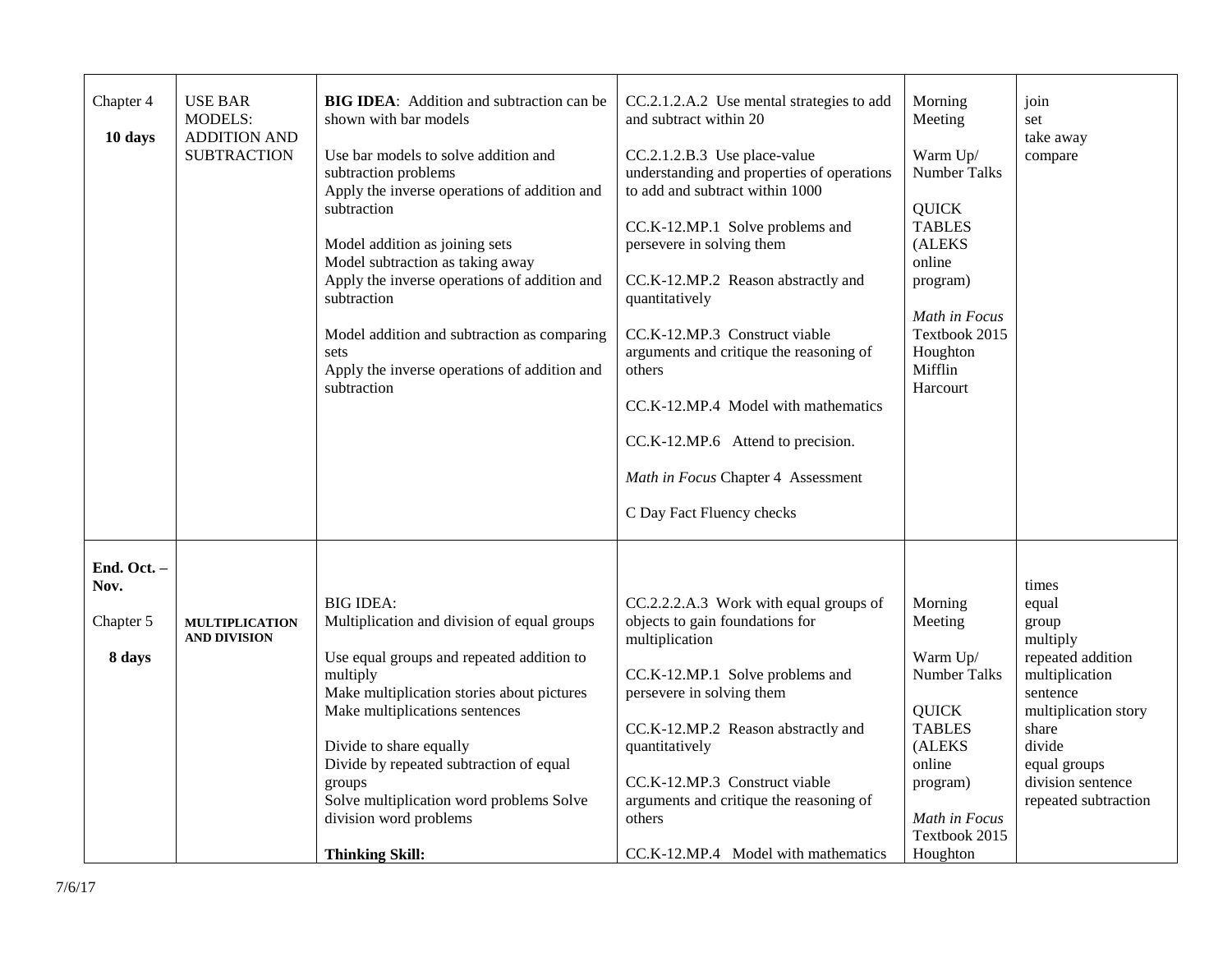|                      |                                                    | Identifying patterns and relationships<br><b>Problem Solving Strategy:</b><br>Use a diagram/model                                                                                                                                                                                                                                                                                                                                                                                                                                                                                                                                                                                                                                                                                                              | CC.K-12.MP.5 Use appropriate tools<br>strategically.<br>CC.K-12.MP.6 Attend to precision.<br>CC.K-12.MP.8 Look for and express<br>regularity in repeated reasoning<br>Math in Focus Chapter 5 Assessment<br>C Day Fact Fluency checks                                                                                                                                                                                                                                                                                                                                                                                      | Mifflin<br>Harcourt                                                                                                                                                                  |                                                                                         |
|----------------------|----------------------------------------------------|----------------------------------------------------------------------------------------------------------------------------------------------------------------------------------------------------------------------------------------------------------------------------------------------------------------------------------------------------------------------------------------------------------------------------------------------------------------------------------------------------------------------------------------------------------------------------------------------------------------------------------------------------------------------------------------------------------------------------------------------------------------------------------------------------------------|----------------------------------------------------------------------------------------------------------------------------------------------------------------------------------------------------------------------------------------------------------------------------------------------------------------------------------------------------------------------------------------------------------------------------------------------------------------------------------------------------------------------------------------------------------------------------------------------------------------------------|--------------------------------------------------------------------------------------------------------------------------------------------------------------------------------------|-----------------------------------------------------------------------------------------|
| Chapter 6<br>11 days | <b>MULTIPLICATION</b><br>TABLES OF 2, 5, and<br>10 | <b>BIG IDEA:</b><br>Known multiplication facts can be used to<br>find other multiplication facts<br>Skip count by 2's<br>Solve multiplication word problems<br>Use dot paper to multiply by 2<br>Use known multiplication facts to find new<br>multiplication facts<br>identify related multiplication facts<br>Solve multiplication word problems<br>Skip count by 5's<br>Solve multiplication word problems<br>Use dot paper to multiply by 5<br>Use known multiplication facts to find new<br>multiplication facts Identify related<br>multiplication facts<br>Solve multiplication word problems<br>Skip count and use dot paper to multiply by<br>10<br>Use known multiplication facts to find new<br>multiplication facts Identify related<br>multiplication facts Solve multiplication<br>word problems | CC.2.1.2.B.2 Use place-value concepts to<br>read, write, and skip count to 1000.<br>CC.2.2.2.A.3 Work with equal groups of<br>objects to gain foundations for<br>multiplication<br>CC.2.3.2.A.1 Analyze and draw two- and<br>three- dimensional shapes having specified<br>attributes<br>CC.K-12.MP.1 Solve problems and<br>persevere in solving them<br>CC.K-12.MP.2 Reason abstractly and<br>quantitatively<br>CC.K-12.MP.4 Model with mathematics<br>CC.K-12.MP.5 Use appropriate tools<br>strategically.<br>CC.K-12.MP.6 Attend to precision.<br>CC.K-12.MP.8 Look for and express<br>regularity in repeated reasoning | Morning<br>Meeting<br>Warm Up/<br>Number Talks<br><b>QUICK</b><br><b>TABLES</b><br>(ALEKS<br>online<br>program)<br>Math in Focus<br>Textbook 2015<br>Houghton<br>Mifflin<br>Harcourt | skip count<br>dot paper<br>related multiplication<br>facts<br>odd number<br>even number |
|                      |                                                    | Make groups of 2 to find even and odd                                                                                                                                                                                                                                                                                                                                                                                                                                                                                                                                                                                                                                                                                                                                                                          | Math in Focus Chapter 6 Assessment                                                                                                                                                                                                                                                                                                                                                                                                                                                                                                                                                                                         |                                                                                                                                                                                      |                                                                                         |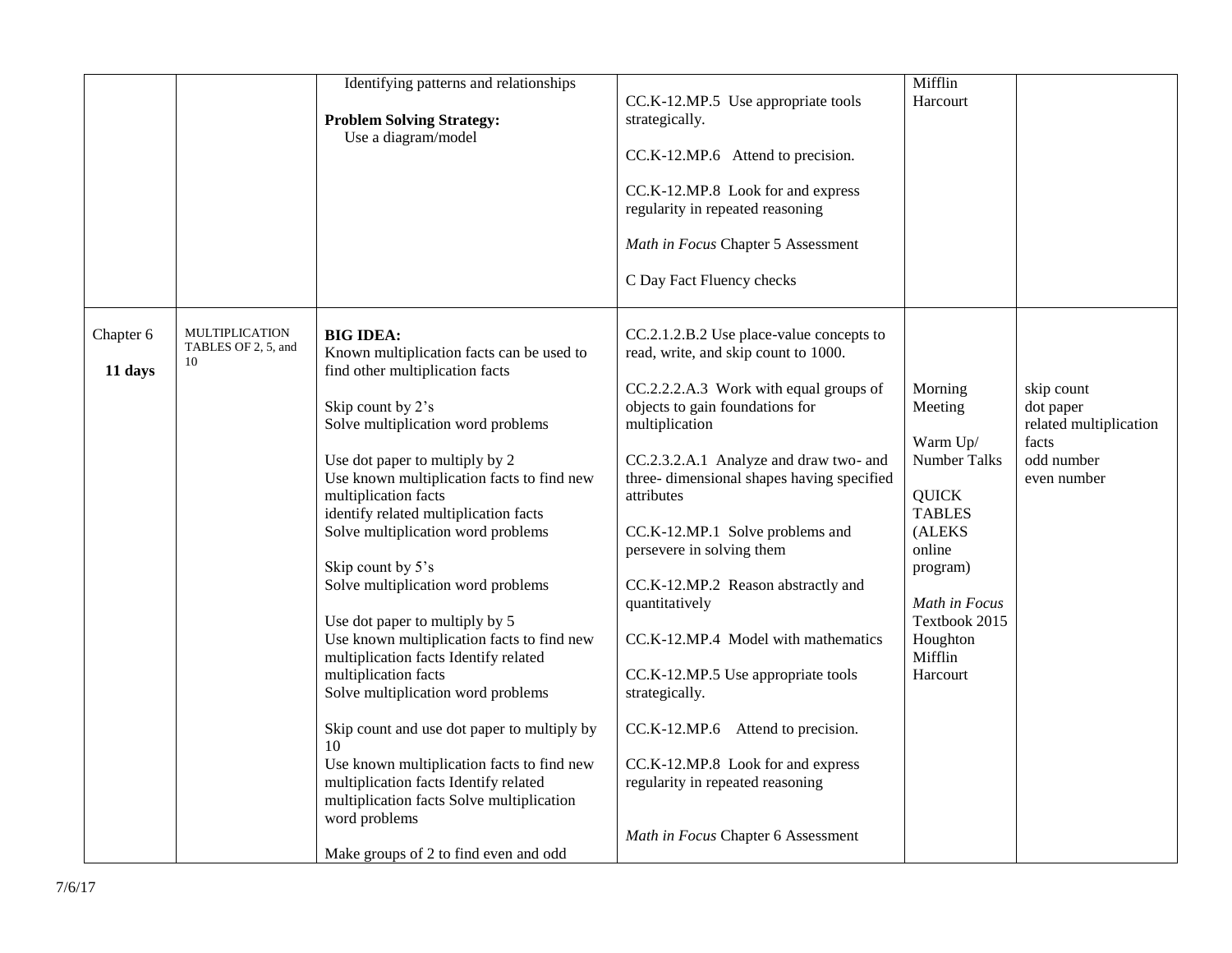|                 |                    | numbers                                       | C Day Fact Fluency checks                   |                     |                 |
|-----------------|--------------------|-----------------------------------------------|---------------------------------------------|---------------------|-----------------|
|                 |                    | Understand that an even number is the sum     |                                             |                     |                 |
|                 |                    | of 2 equal numbers                            |                                             |                     |                 |
|                 |                    |                                               |                                             |                     |                 |
| <b>December</b> | <b>MEAUSREMENT</b> |                                               |                                             |                     |                 |
|                 | <b>AND DATA</b>    |                                               |                                             |                     | meterstick      |
|                 |                    | BIG IDEA: Centimeter rulers and               | CC.2.1.2.B.3 Use place-value                | Morning             | meter (m)       |
| Chapter 7       | <b>METRIC</b>      | metersticks can be used to measure and        | understanding and properties of operations  | Meeting             | width           |
|                 | <b>MEASUREMENT</b> | compare how long and how tall things are      | to add and subtract within 1000             |                     | length          |
| 9 days          | OF LENGTH          |                                               |                                             | Warm Up/            | unit height     |
|                 |                    | Use a meterstick to estimate and measure      | CC.2.4.2.A.1 Measure and estimate the       | <b>Number Talks</b> | taller          |
|                 |                    | length                                        | lengths in standard units using appropriate |                     | tallest         |
|                 |                    |                                               | tools                                       | <b>QUICK</b>        | shorter         |
|                 |                    | Compare lengths                               |                                             | <b>TABLES</b>       | shortest        |
|                 |                    | Find the differences in lengths of objects    | CC.K-12.MP.1 Solve problems and             | (ALEKS              | longer          |
|                 |                    |                                               | persevere in solving them                   | online              | longest         |
|                 |                    | use a centimeter ruler to measure length      |                                             | program)            | centimeter (cm) |
|                 |                    | Draw a line of a given length                 | CC.K-12.MP.2 Reason abstractly and          |                     |                 |
|                 |                    |                                               | quantitatively                              | Math in Focus       |                 |
|                 |                    |                                               |                                             | Textbook 2015       |                 |
|                 |                    | use centimeter ruler to measure and compare   | CC.K-12.MP.4                                | Houghton            |                 |
|                 |                    | lengths of objects                            | Model with mathematics                      | Mifflin             |                 |
|                 |                    | Fins the difference in centimeters in lengths |                                             | Harcourt            |                 |
|                 |                    | of objects                                    | CC.K-12.MP.5                                |                     |                 |
|                 |                    |                                               | Use appropriate tools strategically.        |                     |                 |
|                 |                    | Solve one-step and two-step problems          |                                             |                     |                 |
|                 |                    | involving length                              | CC.K-12.MP.6 Attend to precision.           |                     |                 |
|                 |                    | Draw models to solve real-world problems      |                                             |                     |                 |
|                 |                    |                                               | Math in Focus Chapter 7 Assessment          |                     |                 |
|                 |                    | <b>Thinking Skills:</b>                       |                                             |                     |                 |
|                 |                    | Deduction                                     | C Day Fact Fluency checks                   |                     |                 |
|                 |                    | Sequencing                                    |                                             |                     |                 |
|                 |                    | <b>Problem Solving Strategies:</b>            |                                             |                     |                 |
|                 |                    | Look for pattern $(s)$                        |                                             |                     |                 |
|                 |                    | Use guess and check                           |                                             |                     |                 |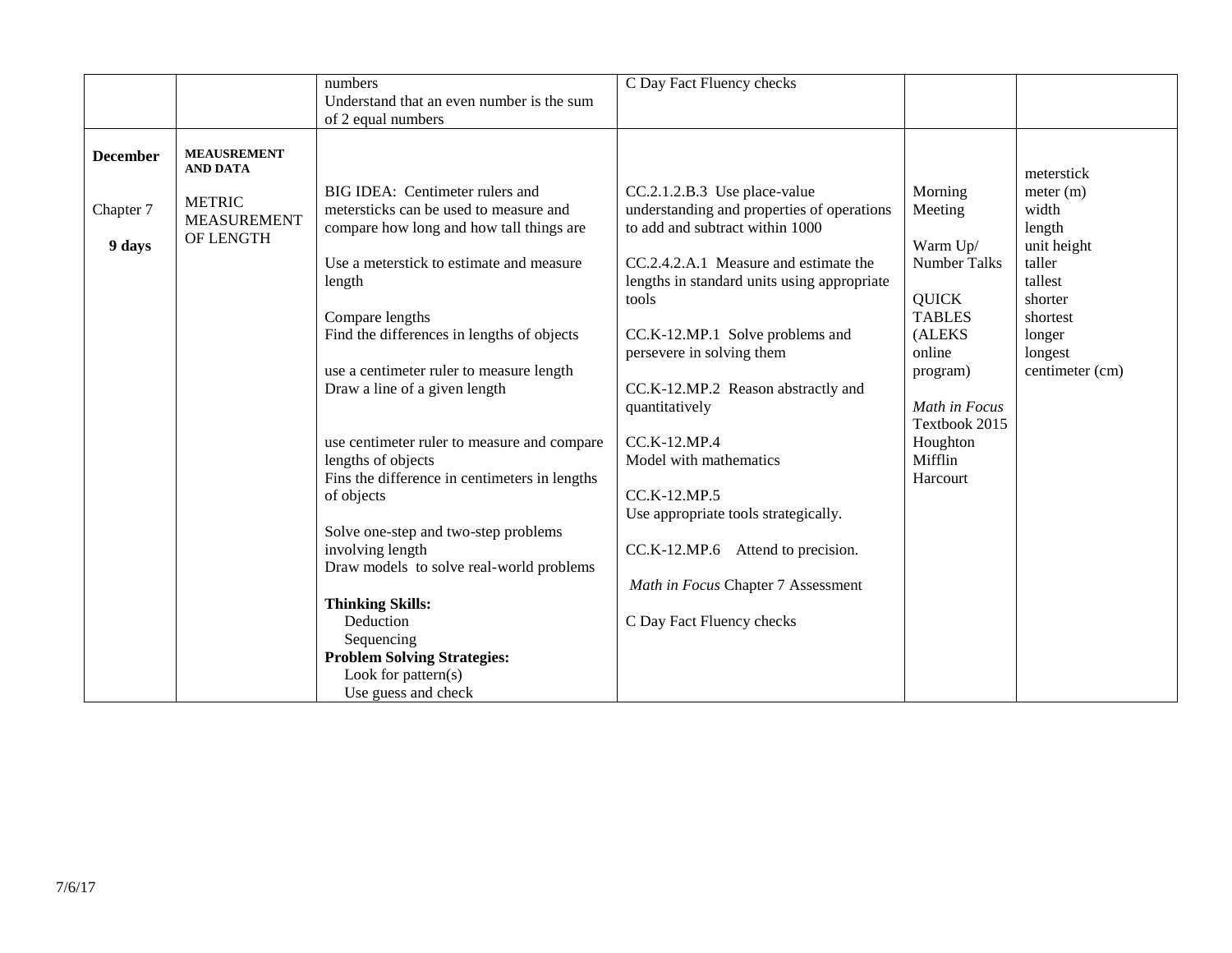| Mid Dec. -<br>Jan. |             |                                                                                                                                                                                                                               | CC.2.1.2.B.3 Use place-value<br>understanding and properties of operations                                                                                                                                                                                                                                                                                                                                                                    | Morning                                                                                                                                                               | kilogram(kg)                                     |
|--------------------|-------------|-------------------------------------------------------------------------------------------------------------------------------------------------------------------------------------------------------------------------------|-----------------------------------------------------------------------------------------------------------------------------------------------------------------------------------------------------------------------------------------------------------------------------------------------------------------------------------------------------------------------------------------------------------------------------------------------|-----------------------------------------------------------------------------------------------------------------------------------------------------------------------|--------------------------------------------------|
| Chapter 8          | <b>MASS</b> | BIG IDEA: A scale can be used to measure                                                                                                                                                                                      | to add and subtract within 1000                                                                                                                                                                                                                                                                                                                                                                                                               | Meeting                                                                                                                                                               | mass                                             |
|                    |             | and compare masses in kilograms ad grams.                                                                                                                                                                                     |                                                                                                                                                                                                                                                                                                                                                                                                                                               |                                                                                                                                                                       | measuring scale                                  |
| 15 days            |             | Use a measuring scale to measure mass in<br>kilograms<br>Compare and order masses<br>Use a measuring scale to measure mass in<br>grams<br>Compare and order masses in grams<br>Use bar models to solve problems about<br>mass | CC.2.2.2.A.1 Represent and solve<br>problems involving addition and<br>subtraction within 100<br>CC.K-12.MP.1 Solve problems and<br>persevere in solving them<br>CC.K-12.MP.2 Reason abstractly and<br>quantitatively<br>CC.K-12.MP.5<br>Use appropriate tools strategically.<br>CC.K-12.MP.6<br>Attend to precision.<br>CC.K-12.MP.7 Look for and make use of<br>structure<br>Math in Focus Chapter 8 Assessment<br>C-Day Fact Fluency check | Warm Up/<br><b>Number Talks</b><br><b>QUICK</b><br><b>TABLES</b><br>(ALEKS<br>online<br>program)<br>Math in Focus<br>Textbook 2015<br>Houghton<br>Mifflin<br>Harcourt | as heavy as<br>less than<br>more than<br>gram(g) |
|                    |             |                                                                                                                                                                                                                               |                                                                                                                                                                                                                                                                                                                                                                                                                                               |                                                                                                                                                                       |                                                  |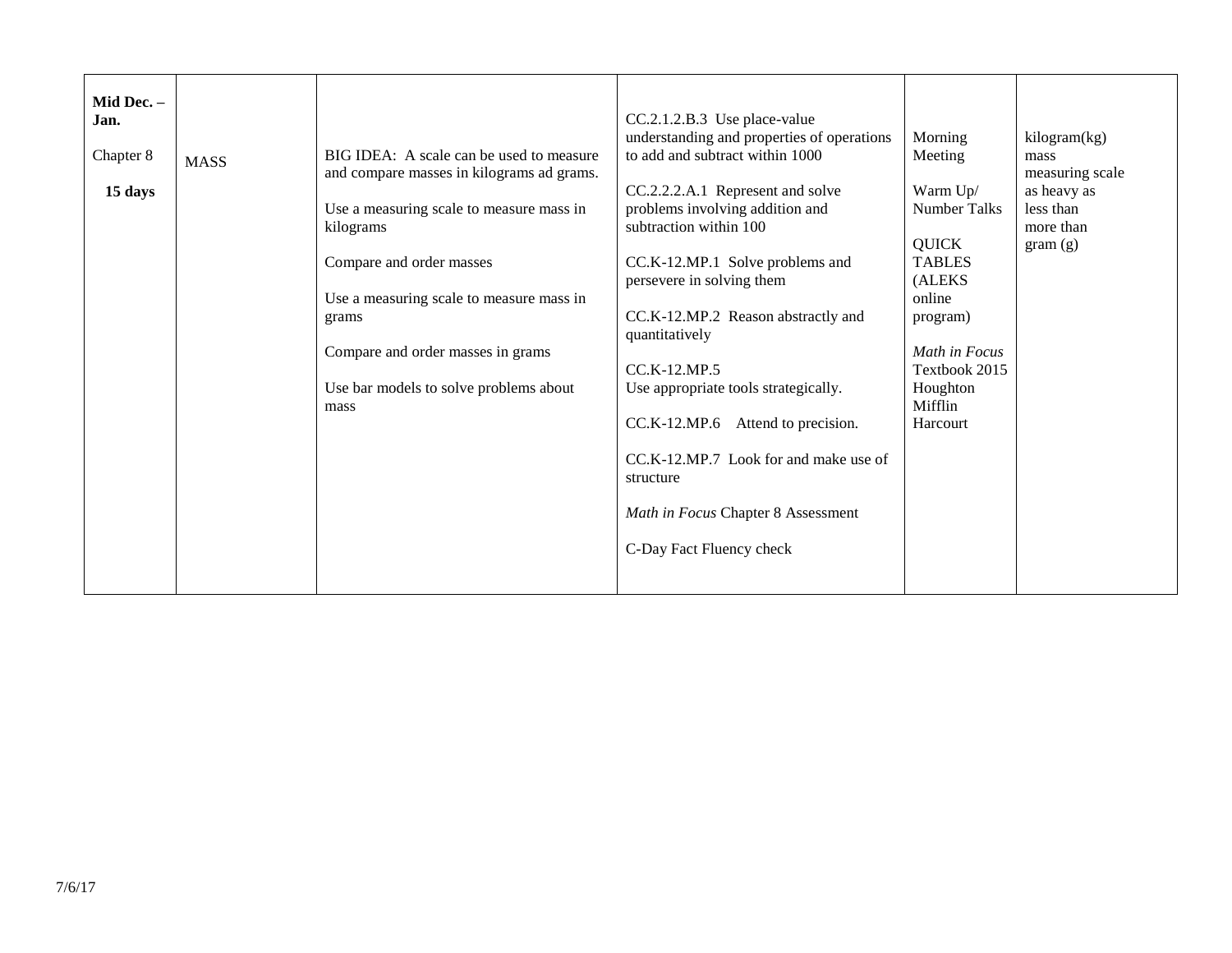| <b>January</b> |               |                                                 |                                                    |                     |               |
|----------------|---------------|-------------------------------------------------|----------------------------------------------------|---------------------|---------------|
|                |               |                                                 | CC.2.1.2.B.3 Use place value                       | Morning             | volume        |
| Chapter 9      | <b>VOLUME</b> | <b>BIG IDEA:</b> Volume is the amount of liquid | understanding and properties of operations         | Meeting             | more than     |
|                |               | in a container. Liters can be used to measure   | to add and subtract within 1000                    |                     | less than     |
| 6.5 days       |               | volume.                                         |                                                    | Warm Up/            | as much as    |
|                |               |                                                 | CC.2.2.2.A.1 Represent and solve                   | <b>Number Talks</b> | most          |
|                |               | Explore and compare volume                      | problems involving addition and                    |                     | least         |
|                |               |                                                 | subtraction within 100                             | <b>QUICK</b>        | liter $(L)$   |
|                |               | Use liters to estimate, measure, and compare    |                                                    | <b>TABLES</b>       | measuring cup |
|                |               | volume                                          | CC.2.4.2.A.1 Measure and estimate                  | (ALEKS              |               |
|                |               |                                                 | lengths in standard units using appropriate        | online              |               |
|                |               | Use bar models, addition and subtraction to     | tools                                              | program)            |               |
|                |               | solve real-world problems about volume          |                                                    |                     |               |
|                |               |                                                 | CC.K-12.MP.2 Reason abstractly and                 | Math in Focus       |               |
|                |               | <b>Thinking Skills:</b>                         | quantitatively                                     | Textbook 2015       |               |
|                |               | Compare                                         |                                                    | Houghton            |               |
|                |               | Deduction                                       | CC.K-12.MP.5 Use appropriate tools                 | Mifflin             |               |
|                |               |                                                 |                                                    | Harcourt            |               |
|                |               | <b>Problem Solving Strategy:</b>                | strategically.                                     |                     |               |
|                |               | Use a diagram/model                             |                                                    |                     |               |
|                |               |                                                 | CC.K-12.MP.6<br>Attend to precision.               |                     |               |
|                |               |                                                 |                                                    |                     |               |
|                |               |                                                 | CC <sub>.</sub> K-12.MP.7 Look for and make use of |                     |               |
|                |               |                                                 | structure                                          |                     |               |
|                |               |                                                 |                                                    |                     |               |
|                |               |                                                 | Math in Focus Chapter 9 Assessment                 |                     |               |
|                |               |                                                 |                                                    |                     |               |
|                |               |                                                 | C-Day Fact Fluency Checks                          |                     |               |
|                |               |                                                 |                                                    |                     |               |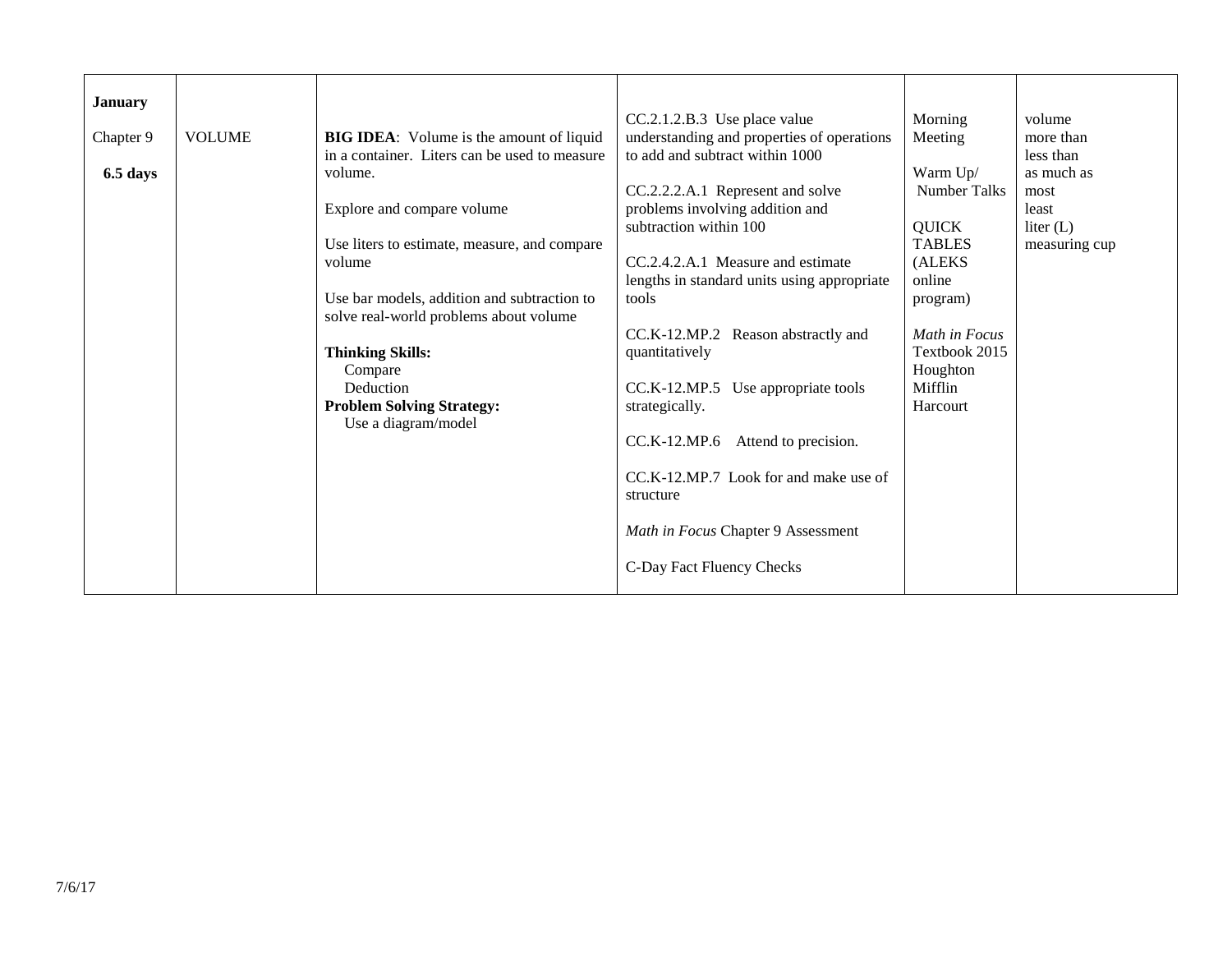| Chapter 10 | <b>MENTAL MATH</b> | BIG IDEA: Mental math can be used when         | CC.2.1.2.B.3 Use place value               | Morning       | sum               |
|------------|--------------------|------------------------------------------------|--------------------------------------------|---------------|-------------------|
|            | <b>AND</b>         | an exact answer is needed. Estimation can      | understanding and properties of operations | Meeting       | add mentally      |
| 8 days     | <b>ESTIMATION</b>  | be used when an exact answer is not needed.    | to add and subtract within 1000            |               | difference        |
|            |                    |                                                |                                            | Warm Up/      | subtract mentally |
|            |                    | relate 'sum' to the addition operation         | CC.2.2.2.A.1 Represent and solve           | Number Talks  | number line       |
|            |                    |                                                | problems involving addition and            |               | abut              |
|            |                    | Add numbers with up to 3-digits mentally       | subtraction within 100                     | <b>QUICK</b>  | round             |
|            |                    | with and without regrouping                    |                                            | <b>TABLES</b> | nearest ten       |
|            |                    |                                                | CC.2.4.2.A.6 Extend the concepts of        | (ALEKS        | estimate          |
|            |                    | Relate difference to the subtraction operation | addition and subtraction to problems       | online        | reasonable        |
|            |                    |                                                | involving length                           | program)      |                   |
|            |                    | Subtract up to 3-digit numbers mentally with   |                                            |               |                   |
|            |                    | and without regrouping.                        | CC.K-12.MP.1 Solve problems and            | Math in Focus |                   |
|            |                    |                                                | persevere in solving them                  | Textbook 2015 |                   |
|            |                    | Use a number line to round numbers to the      |                                            |               |                   |
|            |                    |                                                |                                            | Houghton      |                   |
|            |                    | nearest ten                                    | CC.K-12.MP.2 Reason abstractly and         | Mifflin       |                   |
|            |                    | Use rounding to the estimate sums and          | quantitatively                             | Harcourt      |                   |
|            |                    | differences                                    |                                            |               |                   |
|            |                    | Estimate to check reasonableness of answers    | CC.K-12.MP.3 Construct viable              |               |                   |
|            |                    |                                                | arguments and critique the reasoning of    |               |                   |
|            |                    | <b>Thinking Skills:</b>                        | others                                     |               |                   |
|            |                    | Deduction                                      |                                            |               |                   |
|            |                    | Identifying patterns and relationships         | CC.K-12.MP.4 Model with mathematics        |               |                   |
|            |                    |                                                |                                            |               |                   |
|            |                    | <b>Problem Solving Strategy:</b>               | CC.K-12.MP.5 Use appropriate tools         |               |                   |
|            |                    | Simplify the problem                           | strategically.                             |               |                   |
|            |                    |                                                |                                            |               |                   |
|            |                    |                                                | CC.K-12.MP.6 Attend to precision.          |               |                   |
|            |                    |                                                |                                            |               |                   |
|            |                    |                                                | Math in Focus Chapter 10 Assessment        |               |                   |
|            |                    |                                                |                                            |               |                   |
|            |                    |                                                | C-Day Fact Fluency Check                   |               |                   |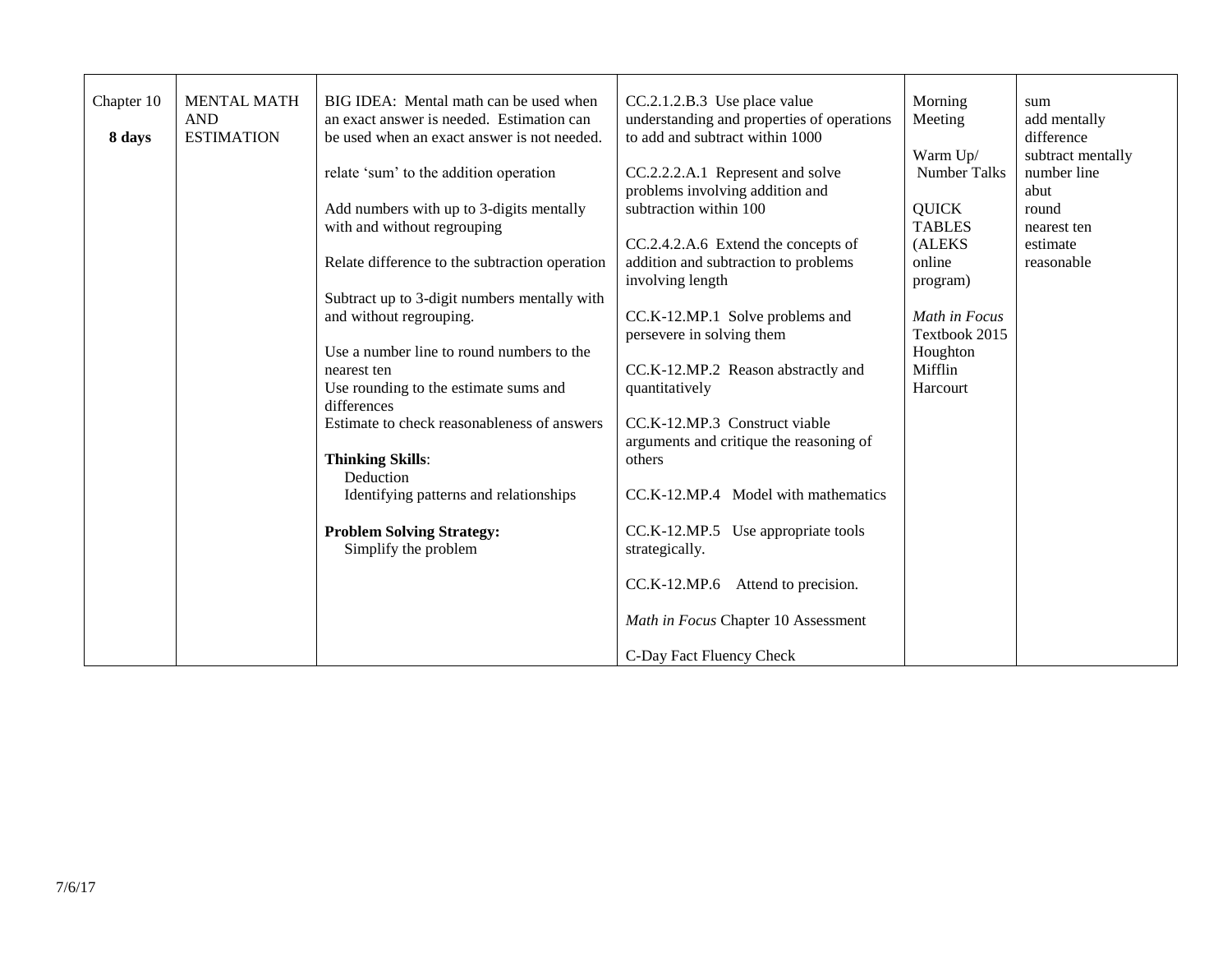| Mid Jan-<br>Feb.<br>Chapter 11<br>8 days | <b>MONEY</b>     | BIG IDEA: Money amounts can be shown<br>and counted using bills and coins.<br>Recognize \$1, \$5, \$10 and \$20 bills<br>Write money amounts using $\phi$ and \$<br>Write dollars as cents and cents as dollars<br>Compare amounts of money using tables<br>Use bar models to sole real-world problems<br>involving addition and subtraction of money<br><b>Thinking Skills:</b><br>Comparing<br>Deduction<br>Sequencing<br><b>Problem Solving Strategies:</b><br>Guess and check<br>Use a diagram<br>Make a list | CC.2.4.2.A.3 Solve problems and make<br>change using coins and paper currency<br>with appropriate symbols.<br>CC.K-12.MP.1 Solve problems and<br>persevere in solving them<br>CC.K-12.MP.3 Construct viable<br>arguments and critique the reasoning of<br>others<br>CC.K-12.MP.4 Model with mathematics<br>CC.K-12.MP.6 Attend to precision.<br>CC.K-12.MP.7 Look for and make use of<br>structure.<br>Math in Focus Chapter 11 Assessment<br>C-Day Fact Fluency Check | Morning<br>Meeting<br>Warm Up/<br><b>Number Talks</b><br><b>QUICK</b><br><b>TABLES</b><br>(ALEKS<br>online<br>program)<br>Math in Focus<br>Textbook 2015<br>Houghton<br>Mifflin<br>Harcourt | \$1 bill<br>\$5 bill<br>\$10 bill<br>\$20 bill<br>cent sign $(\phi)$<br>dollar sign $(\$)$<br>decimal point<br>table                                 |
|------------------------------------------|------------------|-------------------------------------------------------------------------------------------------------------------------------------------------------------------------------------------------------------------------------------------------------------------------------------------------------------------------------------------------------------------------------------------------------------------------------------------------------------------------------------------------------------------|------------------------------------------------------------------------------------------------------------------------------------------------------------------------------------------------------------------------------------------------------------------------------------------------------------------------------------------------------------------------------------------------------------------------------------------------------------------------|---------------------------------------------------------------------------------------------------------------------------------------------------------------------------------------------|------------------------------------------------------------------------------------------------------------------------------------------------------|
| Chapter 12<br>6 days                     | <b>FRACTIONS</b> | BIG IDEAS: Fractions can be used to<br>describe how equal parts are related to a<br>whole.<br>Identify whether a shape is divided into equal<br>fractional parts.<br>Read, write, and identify unit fractions for<br>halves, thirds, and fourths<br>Show fractions and whole using model<br>drawings<br>Compare two or more unit fractions using<br>models of the same size<br>Order two or more unit fraction with or<br>without the use of models of the same size.                                             | CC.2.3.2.A.1 Analyze and draw two- and<br>three- dimensional shapes having specified<br>attributes.<br>CC.2.3.2.A.2 Use the understanding of<br>fractions to partition shapes into halves,<br>quarters, and thirds.<br>CC.K-12.MP.1 Make sense of problems<br>and persevere in solving them.<br>CC.K-12.MP.3 Construct viable<br>arguments and critique the reasoning of<br>others<br>CC.K-12.MP.4 Model with mathematics<br>CC.K-12.MP.6 Attend to precision.         | Morning<br>Meeting<br>Warm Up/<br><b>Number Talks</b><br><b>QUICK</b><br><b>TABLES</b><br>(ALEKS<br>online<br>program)<br>Math in Focus<br>Textbook 2015<br>Houghton<br>Mifflin<br>Harcourt | equal<br>unequal<br>whole<br>fraction<br>one-half<br>one-third<br>one-fourth<br>unit fraction<br>same<br>greater than<br>less than<br>like fractions |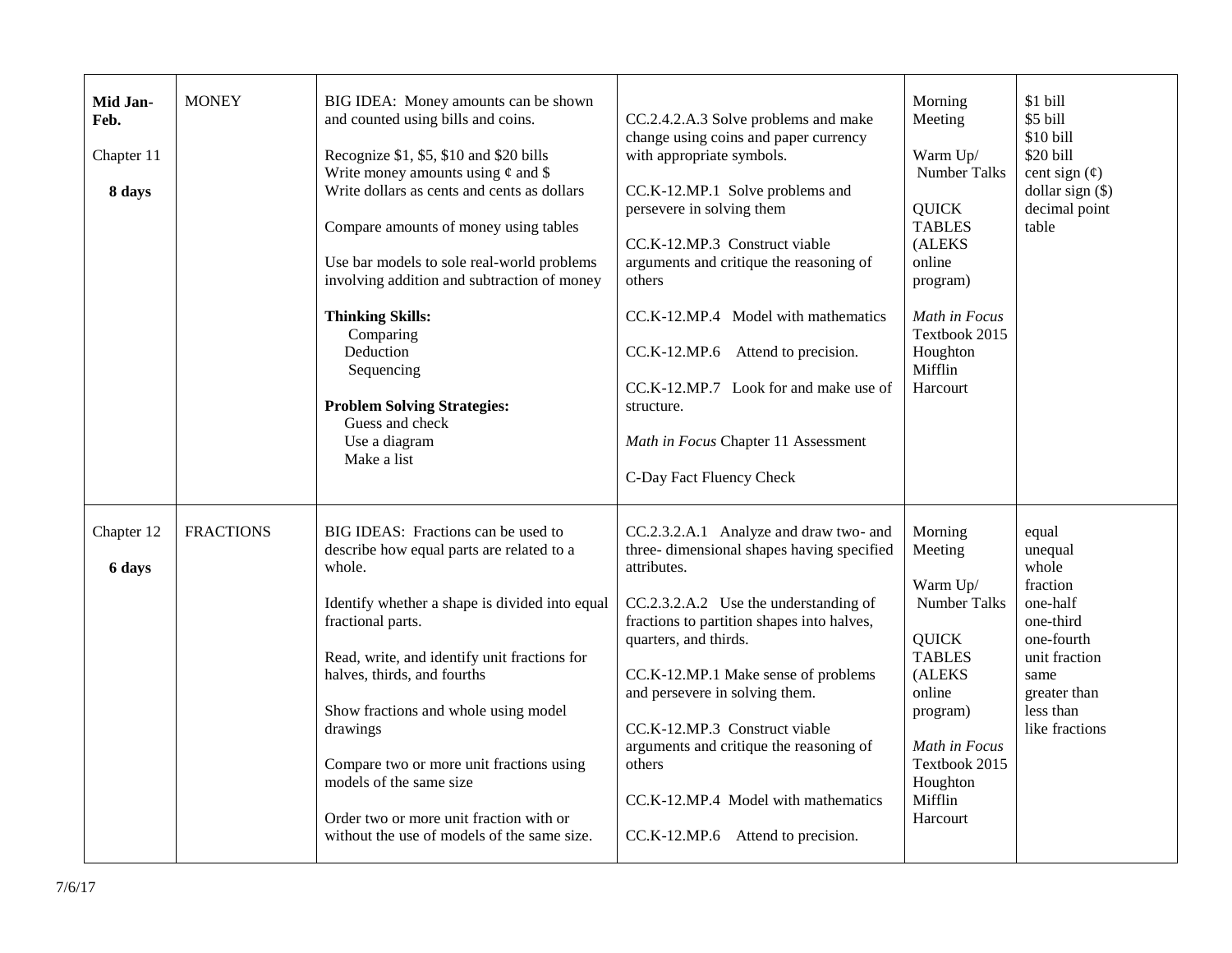|                                                   |                                                                                              | Identify fractions that name more than one<br>equal part of a whole<br>Use the models to add and subtract like<br>fractions                                                                                                                                                                                                                                                                                                                                                                                                                                                                                                                                                                                                                                                                                            | CC.K-12.MP.7 Look for and make use of<br>structure<br>Math in Focus Chapter 12 Assessment<br>C Day Fact Fluency Check                                                                                                                                                                                                                                                                                                                                                             |                                                                                                                                                                                             |                                    |
|---------------------------------------------------|----------------------------------------------------------------------------------------------|------------------------------------------------------------------------------------------------------------------------------------------------------------------------------------------------------------------------------------------------------------------------------------------------------------------------------------------------------------------------------------------------------------------------------------------------------------------------------------------------------------------------------------------------------------------------------------------------------------------------------------------------------------------------------------------------------------------------------------------------------------------------------------------------------------------------|-----------------------------------------------------------------------------------------------------------------------------------------------------------------------------------------------------------------------------------------------------------------------------------------------------------------------------------------------------------------------------------------------------------------------------------------------------------------------------------|---------------------------------------------------------------------------------------------------------------------------------------------------------------------------------------------|------------------------------------|
| February-<br><b>March</b><br>Chapter 13<br>8 days | <b>MEAUSREMENT</b><br><b>AND DATA</b><br><b>CUSTOMARY</b><br><b>MEASUREMENT</b><br>OF LENGTH | <b>BIG IDEA:</b> Rulers can be used to measure<br>and compare how long and how tall things<br>are.<br>Use a ruler to estimate and measure length<br>Compare lengths<br>Find the difference in lengths of objects<br>Use a ruler to measure length to the nearest<br>inch<br>Draw parts of lines of given lengths<br>Use an inch ruler to measure and compare<br>lengths<br>Find difference in lengths of objects in<br>inches and feet<br>Measure the same objects in inches and feet<br>Understand how measurements relate to the<br>size of units<br>Solve one- and two-step problems involving<br>length<br>Draw bar models to solve real-world<br>problems<br><b>Thinking Skills</b><br>Classifying<br>Comparing<br>Deduction<br>Sequencing<br>Analyzing parts and whole<br>Identifying patterns and relationships | CC.2.4.2.A.1 Measure and estimate the<br>lengths in standard units using appropriate<br>tools<br>CC.2.4.2.A.6 Extend the concepts of<br>addition and subtraction to problems<br>involving length<br>CC.K-12.MP.1 Make sense of problems<br>and persevere in solving them.<br>CC.K-12.MP.4 Model with mathematics<br>CC.K-12.MP.5 Use appropriate tools<br>strategically.<br>CC.K-12.MP.6 Attend to precision.<br>Math in Focus Chapter 13 Assessment<br>C- Day Fact Fluency Check | Morning<br>Meeting<br>Warm Up/<br><b>Number Talks</b><br><b>QUICK</b><br><b>TABLES</b><br>(ALEKS<br>online<br>program)<br>Math in Focus<br>Textbook 2015<br>Houghton<br>Mifflin<br>Harcourt | repeating patterns<br>pattern unit |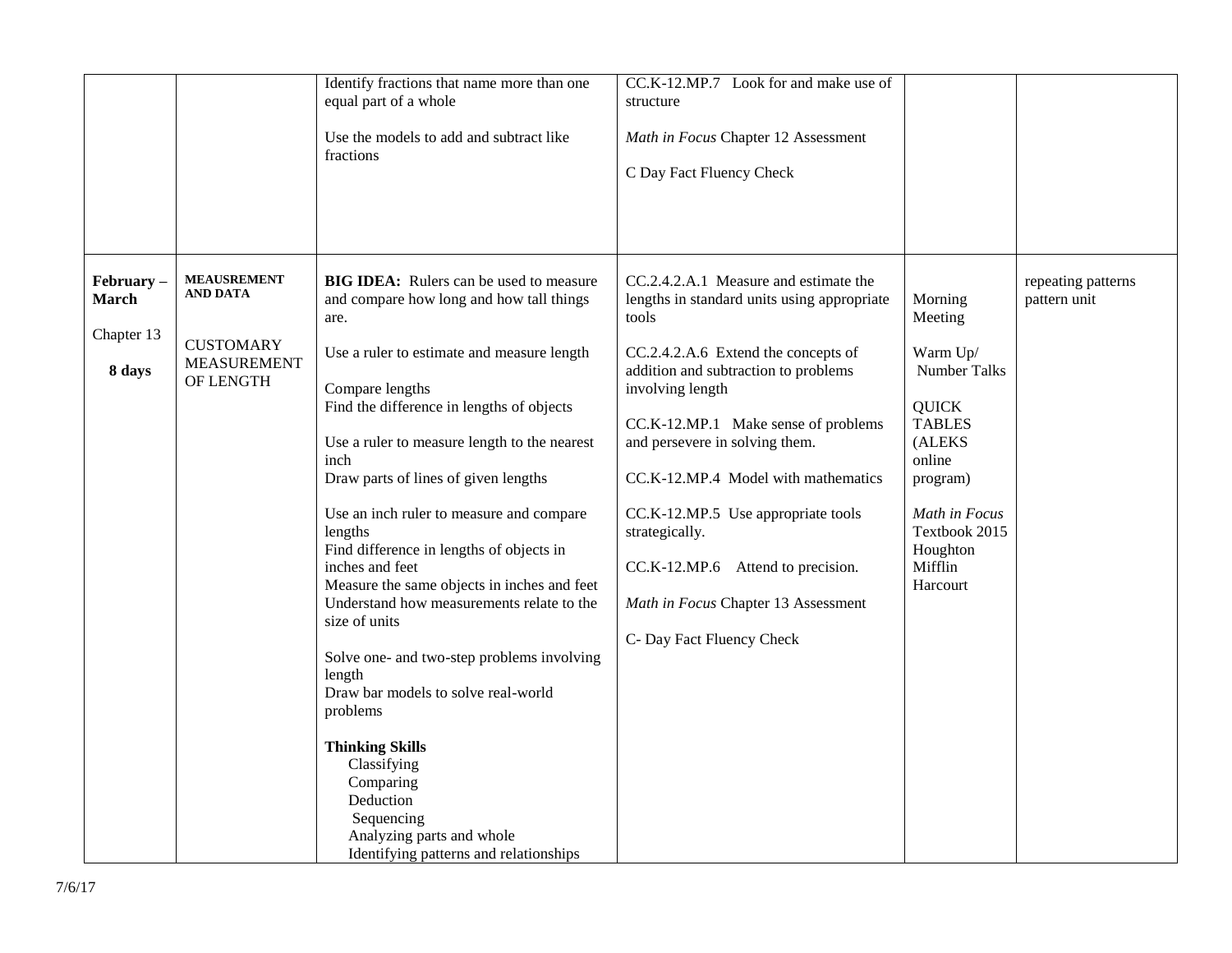|                               |             | <b>Problem Solving Strategies</b><br>Guess and check<br>Use a diagram<br>Sole part of the problem                                                                                                                                                                                                                                                                                                                                                                           |                                                                                                                                                                                                                                                                                                                                                                                                                                                                                                                                                                    |                                                                                                                                                                                             |                                                                                           |
|-------------------------------|-------------|-----------------------------------------------------------------------------------------------------------------------------------------------------------------------------------------------------------------------------------------------------------------------------------------------------------------------------------------------------------------------------------------------------------------------------------------------------------------------------|--------------------------------------------------------------------------------------------------------------------------------------------------------------------------------------------------------------------------------------------------------------------------------------------------------------------------------------------------------------------------------------------------------------------------------------------------------------------------------------------------------------------------------------------------------------------|---------------------------------------------------------------------------------------------------------------------------------------------------------------------------------------------|-------------------------------------------------------------------------------------------|
| March<br>Chapter 14<br>8 days | <b>TIME</b> | <b>BIG IDEA:</b> Time of day can be shown in<br>different ways<br>Use the minute hand to show and tell the<br>number of every five minutes after the hour<br>Show and tell time in hours and minutes<br>Use A.M. and P.M. to show morning,<br>afternoon, or night<br>Order event s by time<br>Determine how much time has passed<br><b>Thinking Skills</b><br>Deduction<br>Identifying patterns and relationships<br><b>Problem Solving Strategy</b><br>Making suppositions | CC.2.4.2.A.2 Tell and write time to the<br>nearest five minutes using both analog and<br>digital clocks.<br>CC.K-12.MP.1 Make sense of problems<br>and persevere in solving them.<br>CC.K-12.MP.2 Reason abstractly and<br>quantitatively<br>CC.K-12.MP.3 Use appropriate tools<br>strategically.<br>CC.K-12.MP.4 Model with mathematics<br>CC.K-12.MP.5 Use appropriate tools<br>strategically.<br>Attend to precision.<br>CC.K-12.MP.6<br>CC.K-12.MP.7 Look for and make use of<br>structure.<br>Math in Focus Chapter 14 Assessment<br>C-Day Fact Fluency Check | Morning<br>Meeting<br>Warm Up/<br><b>Number Talks</b><br><b>QUICK</b><br><b>TABLES</b><br>(ALEKS<br>online<br>program)<br>Math in Focus<br>Textbook 2015<br>Houghton<br>Mifflin<br>Harcourt | hour hand minute hand<br>minute<br>hour<br>o'clock<br>after<br>clock face<br>A.M.<br>P.M. |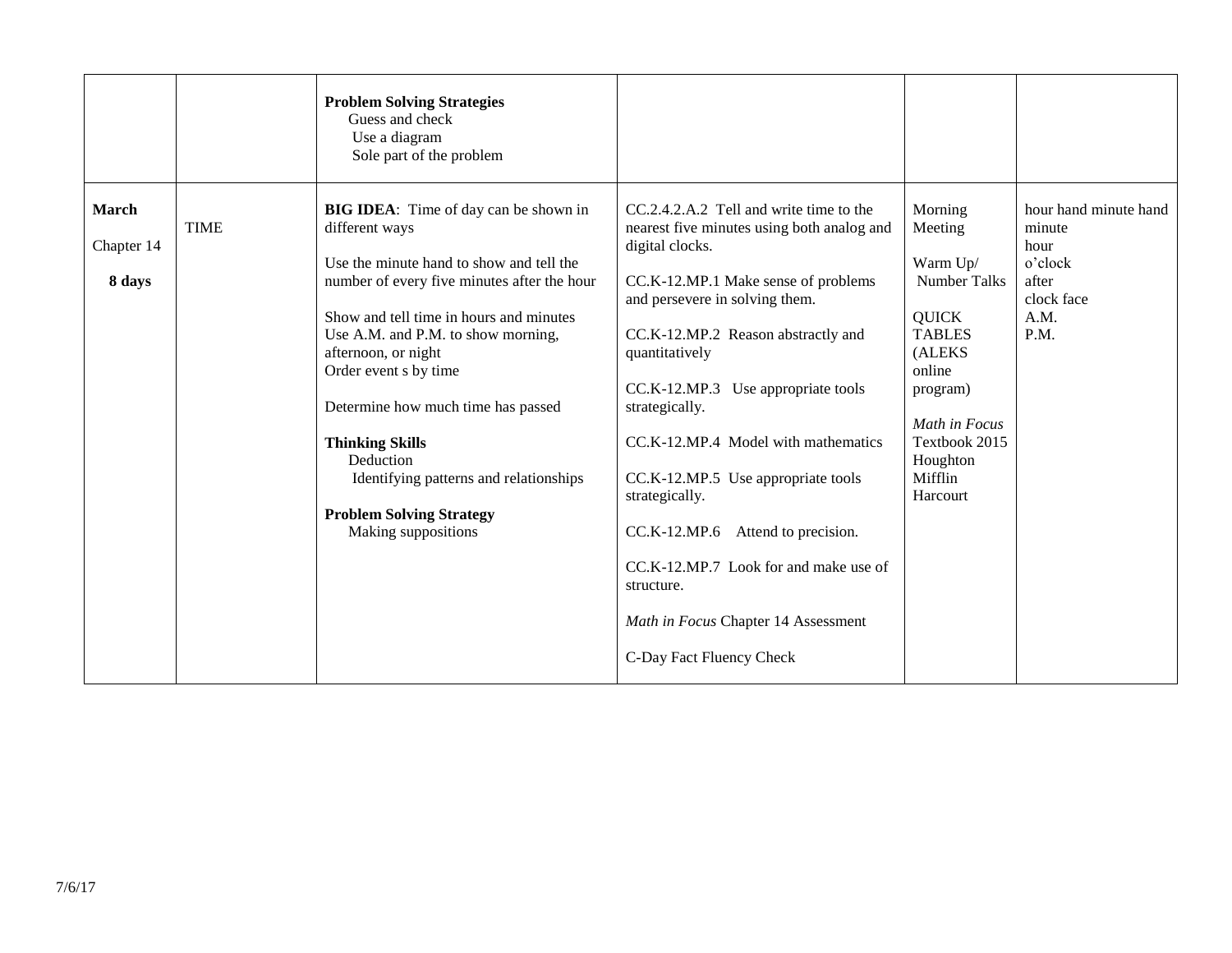| Chapter 15 | <b>MULITPLICATION</b><br><b>TABLES OF 3 AND</b> | <b>BIG IDEA:</b> Known multiplication facts can<br>be used to find other multiplication and<br>division facts                                                                                                                                | CC.2.2.2.A.3 Work with equal groups of<br>objects to gain foundations for<br>multiplication                                                                                                                                                                                                                                                                                                                                                                                                             | Morning<br>Meeting                                                                                                                 | skip-count<br>dot paper<br>related multiplication<br>facts |
|------------|-------------------------------------------------|----------------------------------------------------------------------------------------------------------------------------------------------------------------------------------------------------------------------------------------------|---------------------------------------------------------------------------------------------------------------------------------------------------------------------------------------------------------------------------------------------------------------------------------------------------------------------------------------------------------------------------------------------------------------------------------------------------------------------------------------------------------|------------------------------------------------------------------------------------------------------------------------------------|------------------------------------------------------------|
| 10 days    | $\overline{4}$                                  | Skip count by 3s<br>Solve multiplication word problems                                                                                                                                                                                       | $CC.2.1.2.B.2$ Use place-value concepts to<br>read, write, and skip count by 1000                                                                                                                                                                                                                                                                                                                                                                                                                       | Warm Up/<br><b>Number Talks</b>                                                                                                    |                                                            |
|            |                                                 | Use dot paper to multiply by 3<br>Use known multiplication facts to find new<br>multiplication facts<br>Identify related multiplication facts<br>Solve multiplication word problems<br>Skip count by 4s<br>Sole multiplication word problems | CC.K-12.MP.1<br>Make sense of problems and persevere in<br>solving them.<br>CC.K-12.MP.2 Reason abstractly and<br>quantitatively<br>CC.K-12.MP.3 Use appropriate tools<br>strategically.<br>CC.K-12.MP.4 Model with mathematics.<br>CC.K-12.MP.5 Use appropriate tools<br>strategically.<br>Attend to precision.<br>CC.K-12.MP.6<br>CC.K-12.MP.7 Look for and make use of<br>structure.<br>CC.K-12.MP.8 Look for and express<br>regularity in repeated reasoning<br>Math in Focus Chapter 15 Assessment | <b>QUICK</b><br><b>TABLES</b><br>(ALEKS<br>online<br>program)<br>Math in Focus<br>Textbook 2015<br>Houghton<br>Mifflin<br>Harcourt |                                                            |
|            |                                                 |                                                                                                                                                                                                                                              | C-Day Fact Fluency Check                                                                                                                                                                                                                                                                                                                                                                                                                                                                                |                                                                                                                                    |                                                            |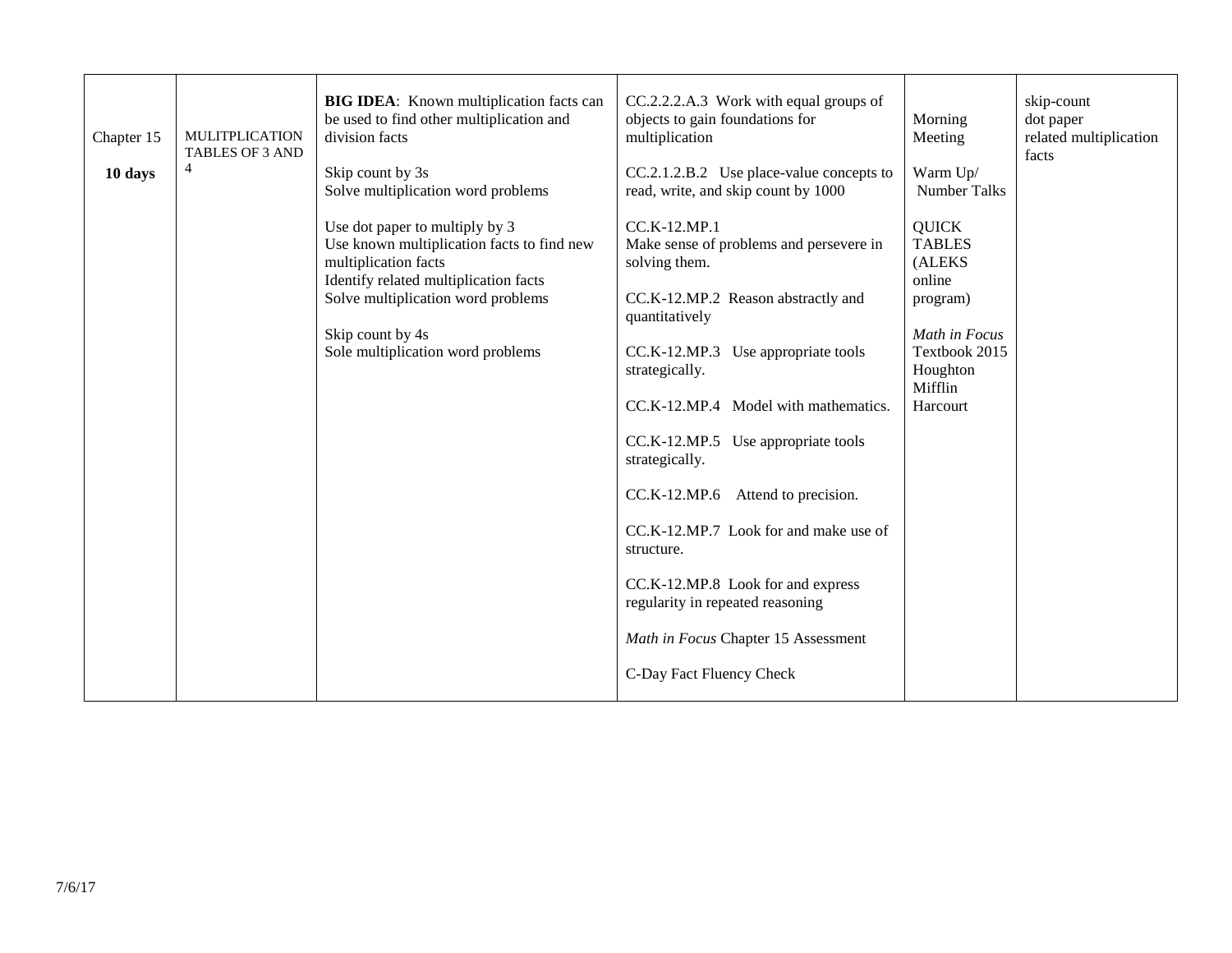| <b>April</b><br>Chapter 16<br>7 days | <b>USING BAR</b><br><b>MODELS:</b><br><b>MULTIPLICATION</b><br>AND DIVISION | <b>BIG IDEA:</b> Bar models can be used to<br>solve multiplication and division problems<br>Use bar models to solve real-world<br>multiplication problems<br>Write multiplication sentences to solve real-<br>world problems<br>Use bar models to solve division word<br>problems<br>Write division sentences to solve word<br>problems<br>Use bar models to solve real-world problems<br>on measurement and money<br><b>Thinking Skills</b><br>Deduction<br>Analyzing parts and whole<br>Identifying patterns and relationships<br><b>Problem Solving Strategy</b><br>Use a diagram | CC.2.1.2.B.2 Use place value concepts to<br>read, write and skip count to 10000<br>CC.2.4.2.A.6 extend the concepts of<br>addition and subtraction to problems<br>involving length<br>CC.K-12.MP.1<br>Make sense of problems and persevere in<br>solving them.<br>CC.K-12.MP.2 Reason abstractly and<br>quantitatively<br>$CC.K-12.MP.4$<br>Model with mathematics.<br>CC.K-12.MP.6 Attend to precision.<br>Math in Focus Chapter 16 Assessment<br>C-DAY Fact Fluency Check | Morning<br>Meeting<br>Warm Up/<br><b>Number Talks</b><br><b>QUICK</b><br><b>TABLES</b><br>(ALEKS<br>online<br>program)<br>Math in Focus<br>Textbook 2015<br>Houghton<br>Mifflin<br>Harcourt |                                    |
|--------------------------------------|-----------------------------------------------------------------------------|--------------------------------------------------------------------------------------------------------------------------------------------------------------------------------------------------------------------------------------------------------------------------------------------------------------------------------------------------------------------------------------------------------------------------------------------------------------------------------------------------------------------------------------------------------------------------------------|-----------------------------------------------------------------------------------------------------------------------------------------------------------------------------------------------------------------------------------------------------------------------------------------------------------------------------------------------------------------------------------------------------------------------------------------------------------------------------|---------------------------------------------------------------------------------------------------------------------------------------------------------------------------------------------|------------------------------------|
| End of<br><b>April</b>               | <b>MEAUSREMENT</b><br>AND DATA                                              | <b>BIG IDEA</b> Picture graphs use pictures to<br>show data about things you can count                                                                                                                                                                                                                                                                                                                                                                                                                                                                                               | CC.2.4.2.A.4<br>Represent and interpret data using line<br>plots, picture graphs, and bar graphs                                                                                                                                                                                                                                                                                                                                                                            | Morning<br>Meeting                                                                                                                                                                          | picture graph<br>key<br>symbol     |
| Chapter 17<br>7 days                 | <b>GRAPHS AND</b><br><b>LINE PLOTS</b>                                      | Read , analyze, and interpret picture graphs<br>Complete picture graphs<br>Make picture graphs<br>Read and interpret picture graphs<br>Solve real-world problems using picture<br>graphs<br>Read, analyze, and interpret tally charts bar<br>graphs and line plots<br>Make a line plot to show data                                                                                                                                                                                                                                                                                  | CC.K-12.MP.1<br>Make sense of problems and persevere in<br>solving them.<br>CC.K-12.MP.2<br>Reason abstractly and quantitatively.<br>CC.K-12.MP.4<br>Model with mathematics.<br>CC.K-12.MP.5 Use appropriate tools<br>strategically.<br>Attend to precision.<br>CC.K-12.MP.6<br>CC.K-12.MP.7 Look for and make use of<br>structure.                                                                                                                                         | Warm Up/<br>Number Talks<br><b>QUICK</b><br><b>TABLES</b><br>(ALEKS<br>online<br>program)<br>Math in Focus<br>Textbook 2015<br>Houghton<br>Mifflin<br>Harcourt                              | record<br>tally chart<br>line plot |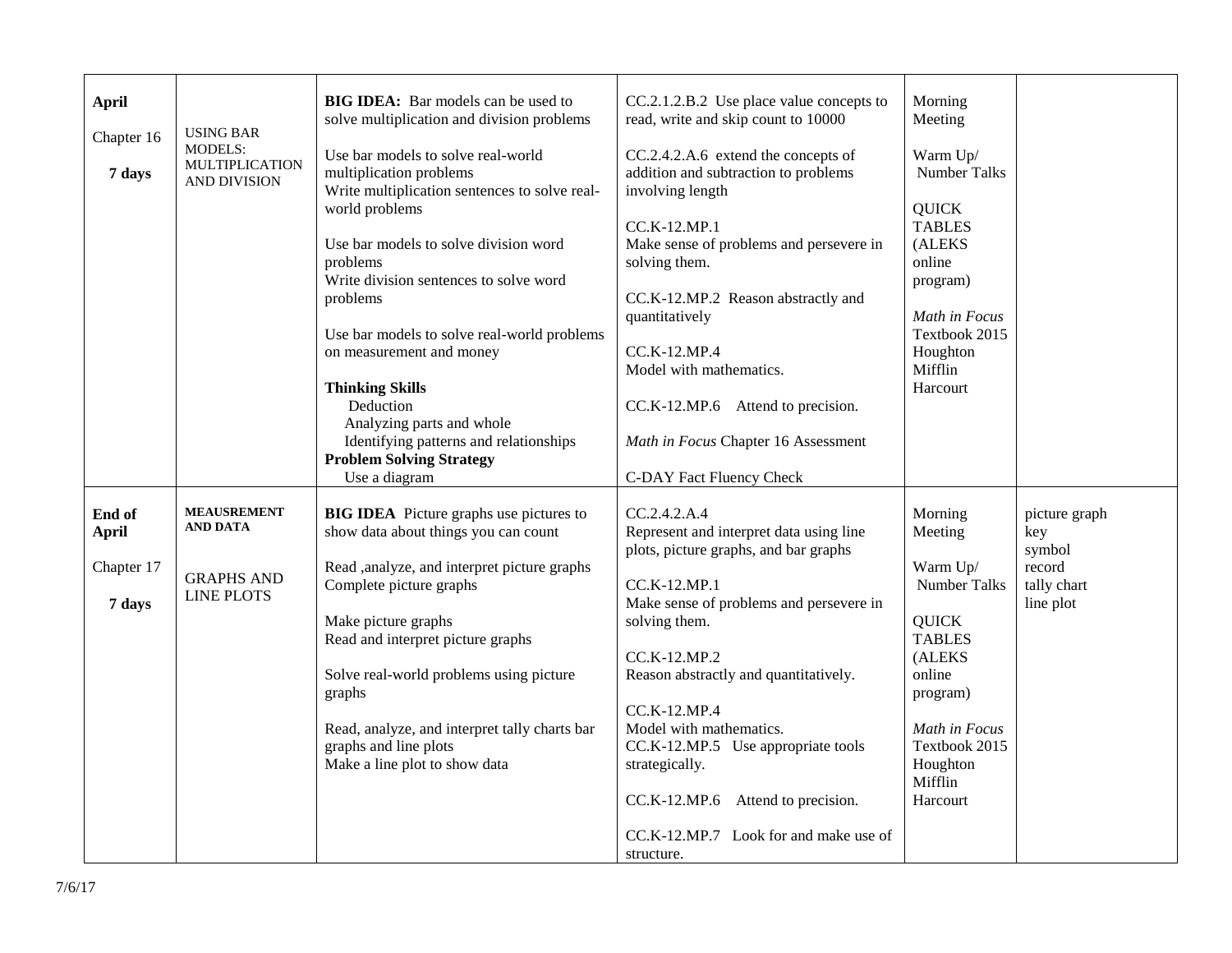|                      |                                                        |                                                                                                                                                                                                                                                                                                                                                                                                                                                          | Math in Focus Chapter 17 Assessment                                                                                                                                                                                                                                                                                                                                                     |                                                                                                                                                                                             |                                                                                     |
|----------------------|--------------------------------------------------------|----------------------------------------------------------------------------------------------------------------------------------------------------------------------------------------------------------------------------------------------------------------------------------------------------------------------------------------------------------------------------------------------------------------------------------------------------------|-----------------------------------------------------------------------------------------------------------------------------------------------------------------------------------------------------------------------------------------------------------------------------------------------------------------------------------------------------------------------------------------|---------------------------------------------------------------------------------------------------------------------------------------------------------------------------------------------|-------------------------------------------------------------------------------------|
|                      |                                                        |                                                                                                                                                                                                                                                                                                                                                                                                                                                          | C-Day Fact Fluency Check                                                                                                                                                                                                                                                                                                                                                                |                                                                                                                                                                                             |                                                                                     |
| Chapter 18<br>5 days | <b>GEOMETRY</b><br><b>LINES AND</b><br><b>SURFACES</b> | <b>BIG IDEA:</b> Properties of parts of lines,<br>curves, and surfaces can be seen and felt<br>Recognize, identify, and describe parts of<br>lines and curves<br>Draw parts of lines and curves<br>Identify, classify, and count flat and curved<br>surfaces<br>Identify solids that can stack, slide, and/or<br>roll<br><b>Thinking Skills</b><br>Classifying<br>Deduction<br>Identifying patterns and relationships<br><b>Problem Solving Strategy</b> | CC.2.3.2.A.1<br>Analyze and draw two- and three-<br>dimensional shapes having specified<br>attributes<br>$CC$ , $K-12$ , $MP.1$<br>Make sense of problems and persevere in<br>solving them.<br>CC.K-12.MP.2<br>Reason abstractly and quantitatively.<br>CC.K-12.MP.5 Use appropriate tools<br>strategically.<br>CC.K-12.MP.6 Attend to precision<br>Math in Focus Chapter 18 Assessment | Morning<br>Meeting<br>Warm Up/<br><b>Number Talks</b><br><b>QUICK</b><br><b>TABLES</b><br>(ALEKS<br>online<br>program)<br>Math in Focus<br>Textbook 2015<br>Houghton<br>Mifflin<br>Harcourt | part of a line<br>curve<br>flat surface<br>curved surface<br>slide<br>stack<br>roll |
|                      |                                                        | Look for patterns                                                                                                                                                                                                                                                                                                                                                                                                                                        | C-Day Fact Fluency Check                                                                                                                                                                                                                                                                                                                                                                |                                                                                                                                                                                             |                                                                                     |
|                      |                                                        |                                                                                                                                                                                                                                                                                                                                                                                                                                                          |                                                                                                                                                                                                                                                                                                                                                                                         |                                                                                                                                                                                             |                                                                                     |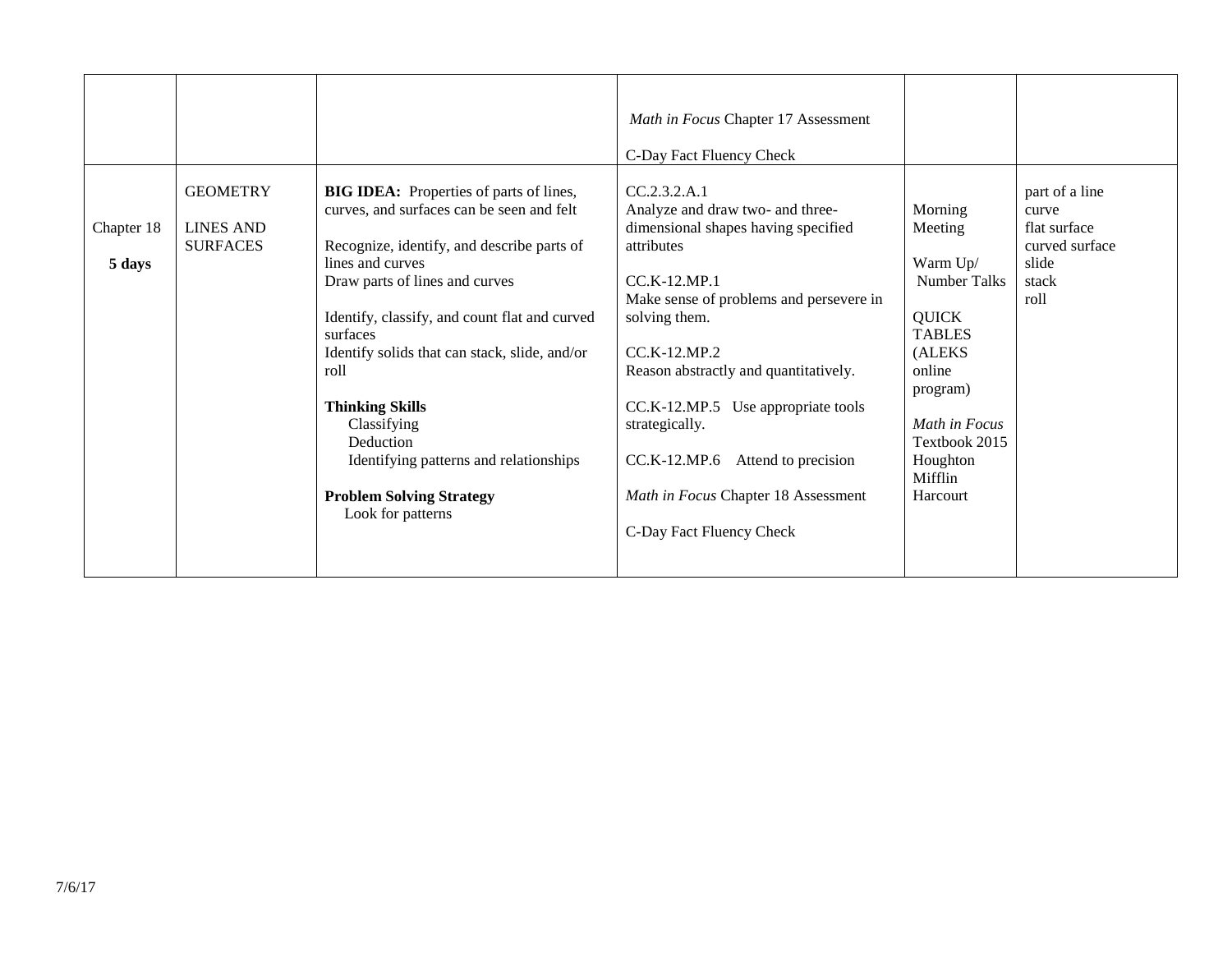| <b>May-June</b><br>Chapter 19<br>9 days | <b>SHAPES AND</b><br><b>PATTERNS</b> | BIG IDEA: Planes and solid shapes can be<br>identified and classified. They can be<br>separated and combined to make other<br>shapes<br>Recognize and identify plane shapes<br>Combine and separate plane shapes and<br>figures<br>Draw plane shapes and figures pm dot paper<br>and square grid paper<br>Recognize and draw shapes having a given<br>number of angles<br>Recognize and identify solid shapes<br>Build models using solid shapes<br>Combine and separate solid shapes<br>Identify and count the equal faces on a cube<br>Identify, describe, extend, and create patterns<br>using different sizes, shapes, colors, and<br>positions (turning)<br><b>Thinking Skill</b><br>Identifying patterns and relationships<br><b>Problem Solving Strategy</b> | CC.2.3.2.A.1 Analyze and draw two- and<br>three-dimensional shapes having specified<br>attributes.<br>$CC$ .K-12.MP.1<br>Make sense of problems and persevere in<br>solving them.<br>$CC.K-12.MP.2$<br>Reason abstractly and quantitatively.<br>CC.K-12.MP.4 Model with mathematics.<br>CC.K-12.MP.5 Use appropriate tools<br>strategically.<br>$CC.K-12.MP.6$ Attend to precision<br>CC.K-12.MP.8 Look for and express<br>regularity in repeated reasoning<br>Math in Focus Chapter 19 Assessment<br>C-Day Fact Fluency Check | Morning<br>Meeting<br>Warm Up/<br><b>Number Talks</b><br><b>QUICK</b><br><b>TABLES</b><br>(ALEKS<br>online<br>program)<br>Math in Focus<br>Textbook 2015<br>Houghton<br>Mifflin<br>Harcourt | pattern<br>pattern unit<br>shape<br>repeating pattern<br>size<br>turning |
|-----------------------------------------|--------------------------------------|---------------------------------------------------------------------------------------------------------------------------------------------------------------------------------------------------------------------------------------------------------------------------------------------------------------------------------------------------------------------------------------------------------------------------------------------------------------------------------------------------------------------------------------------------------------------------------------------------------------------------------------------------------------------------------------------------------------------------------------------------------------------|--------------------------------------------------------------------------------------------------------------------------------------------------------------------------------------------------------------------------------------------------------------------------------------------------------------------------------------------------------------------------------------------------------------------------------------------------------------------------------------------------------------------------------|---------------------------------------------------------------------------------------------------------------------------------------------------------------------------------------------|--------------------------------------------------------------------------|
|                                         |                                      | Look for patterns                                                                                                                                                                                                                                                                                                                                                                                                                                                                                                                                                                                                                                                                                                                                                   |                                                                                                                                                                                                                                                                                                                                                                                                                                                                                                                                |                                                                                                                                                                                             |                                                                          |